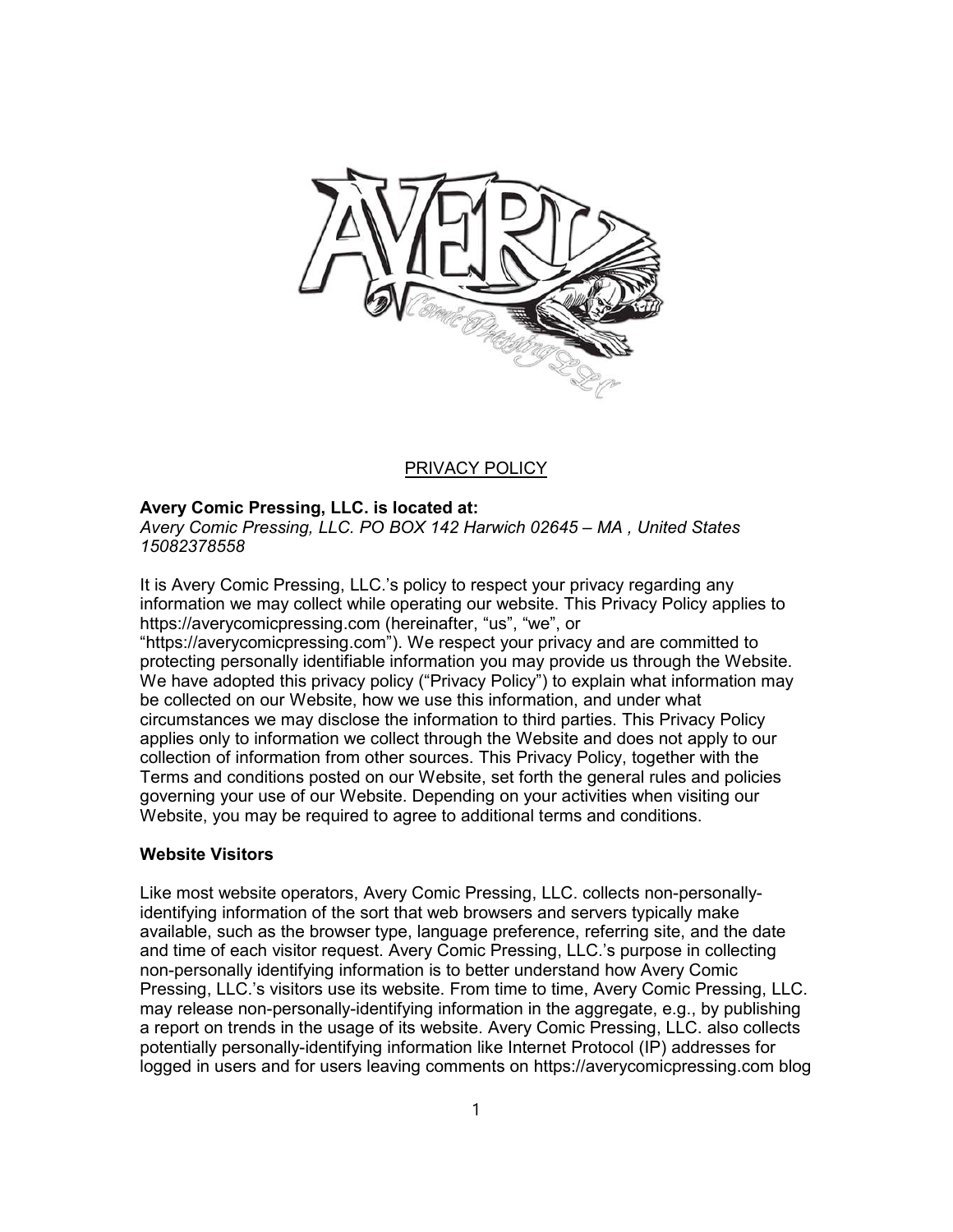posts. Avery Comic Pressing, LLC. only discloses logged in user and commenter IP addresses under the same circumstances that it uses and discloses personallyidentifying information as described below.

## Gathering of Personally-Identifying Information

Certain visitors to Avery Comic Pressing, LLC.'s websites choose to interact with Avery Comic Pressing, LLC. in ways that require Avery Comic Pressing, LLC. to gather personally-identifying information. The amount and type of information that Avery Comic Pressing, LLC. gathers depends on the nature of the interaction. For example, we ask visitors who sign up for a blog at https://averycomicpressing.com to provide a username and email address.

#### **Security**

The security of your Personal Information is important to us, but remember that no method of transmission over the Internet, or method of electronic storage is 100% secure. While we strive to use commercially acceptable means to protect your Personal Information, we cannot guarantee its absolute security.

## Advertisements

Ads appearing on our website may be delivered to users by advertising partners, who may set cookies. These cookies allow the ad server to recognize your computer each time they send you an online advertisement to compile information about you or others who use your computer. This information allows ad networks to, among other things, deliver targeted advertisements that they believe will be of most interest to you. This Privacy Policy covers the use of cookies by Avery Comic Pressing, LLC. and does not cover the use of cookies by any advertisers.

## Links To External Sites

Our Service may contain links to external sites that are not operated by us. If you click on a third party link, you will be directed to that third party's site. We strongly advise you to review the Privacy Policy and terms and conditions of every site you visit. We have no control over, and assume no responsibility for the content, privacy policies or practices of any third party sites, products or services.

#### Protection of Certain Personally-Identifying Information

Avery Comic Pressing, LLC. discloses potentially personally-identifying and personallyidentifying information only to those of its employees, contractors and affiliated organizations that (i) need to know that information in order to process it on Avery Comic Pressing, LLC.'s behalf or to provide services available at Avery Comic Pressing, LLC.'s website, and (ii) that have agreed not to disclose it to others. Some of those employees, contractors and affiliated organizations may be located outside of your home country; by using Avery Comic Pressing, LLC.'s website, you consent to the transfer of such information to them. Avery Comic Pressing, LLC. will not rent or sell potentially personally-identifying and personally-identifying information to anyone. Other than to its employees, contractors and affiliated organizations, as described above,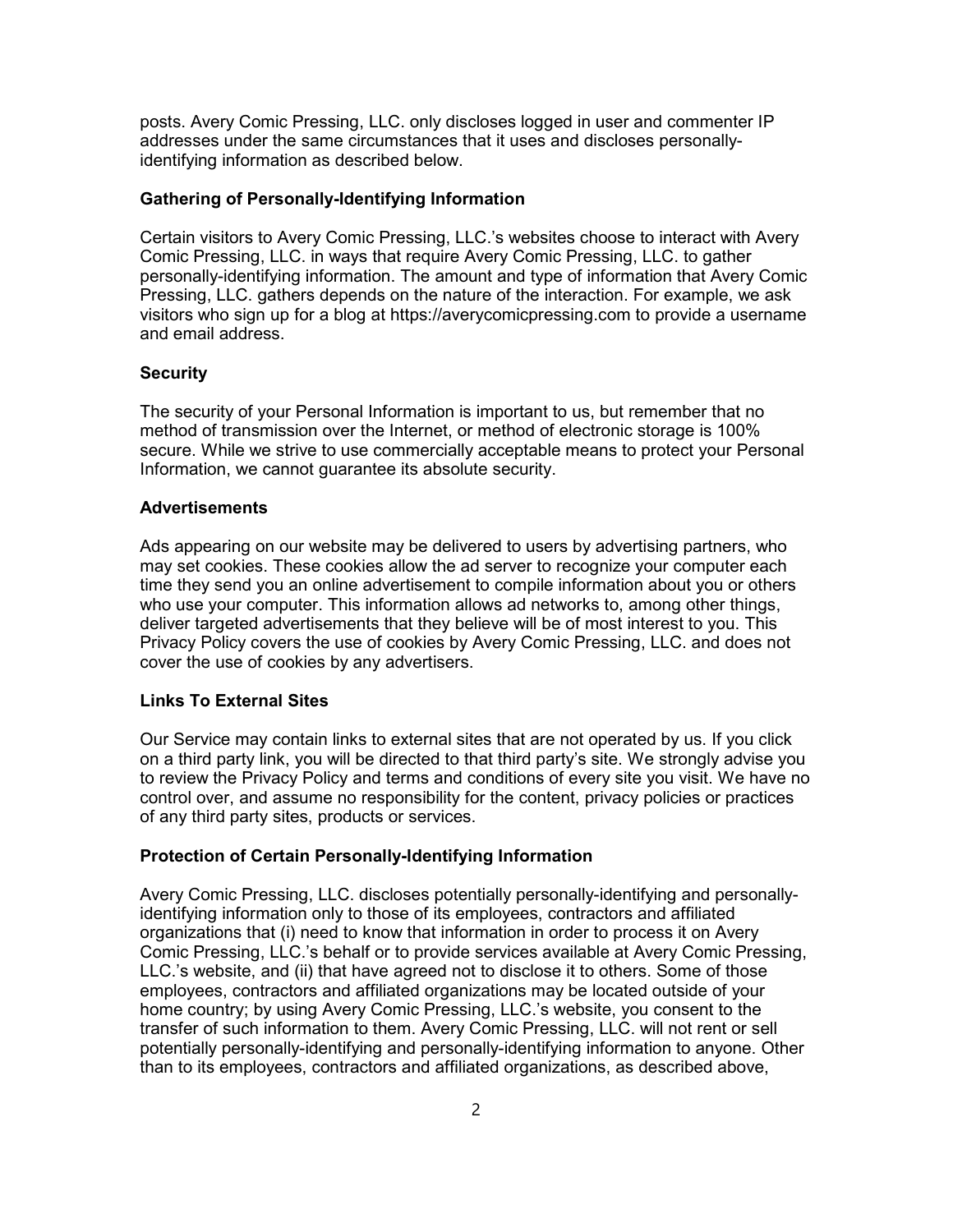Avery Comic Pressing, LLC. discloses potentially personally-identifying and personallyidentifying information only in response to a subpoena, court order or other governmental request, or when Avery Comic Pressing, LLC. believes in good faith that disclosure is reasonably necessary to protect the property or rights of Avery Comic Pressing, LLC., third parties or the public at large. If you are a registered user of https://averycomicpressing.com and have supplied your email address, Avery Comic Pressing, LLC. may occasionally send you an email to tell you about new features, solicit your feedback, or just keep you up to date with what's going on with Avery Comic Pressing, LLC. and our products. We primarily use our blog to communicate this type of information, so we expect to keep this type of email to a minimum. If you send us a request (for example via a support email or via one of our feedback mechanisms), we reserve the right to publish it in order to help us clarify or respond to your request or to help us support other users. Avery Comic Pressing, LLC. takes all measures reasonably necessary to protect against the unauthorized access, use, alteration or destruction of potentially personally-identifying and personally-identifying information.

## Aggregated Statistics

Avery Comic Pressing, LLC. may collect statistics about the behavior of visitors to its website. Avery Comic Pressing, LLC. may display this information publicly or provide it to others. However, Avery Comic Pressing, LLC. does not disclose your personallyidentifying information.

## **Cookies**

To enrich and perfect your online experience, Avery Comic Pressing, LLC. uses "Cookies", similar technologies and services provided by others to display personalized content, appropriate advertising and store your preferences on your computer. A cookie is a string of information that a website stores on a visitor's computer, and that the visitor's browser provides to the website each time the visitor returns. Avery Comic Pressing, LLC. uses cookies to help Avery Comic Pressing, LLC. identify and track visitors, their usage of https://averycomicpressing.com, and their website access preferences. Avery Comic Pressing, LLC. visitors who do not wish to have cookies placed on their computers should set their browsers to refuse cookies before using Avery Comic Pressing, LLC.'s websites, with the drawback that certain features of Avery Comic Pressing, LLC.'s websites may not function properly without the aid of cookies. By continuing to navigate our website without changing your cookie settings, you hereby acknowledge and agree to Avery Comic Pressing, LLC.'s use of cookies.

#### E-commerce

Those who engage in transactions with Avery Comic Pressing, LLC. – by purchasing Avery Comic Pressing, LLC.'s services or products, are asked to provide additional information, including as necessary the personal and financial information required to process those transactions. In each case, Avery Comic Pressing, LLC. collects such information only insofar as is necessary or appropriate to fulfill the purpose of the visitor's interaction with Avery Comic Pressing, LLC.. Avery Comic Pressing, LLC. does not disclose personally-identifying information other than as described below. And visitors can always refuse to supply personally-identifying information, with the caveat that it may prevent them from engaging in certain website-related activities.